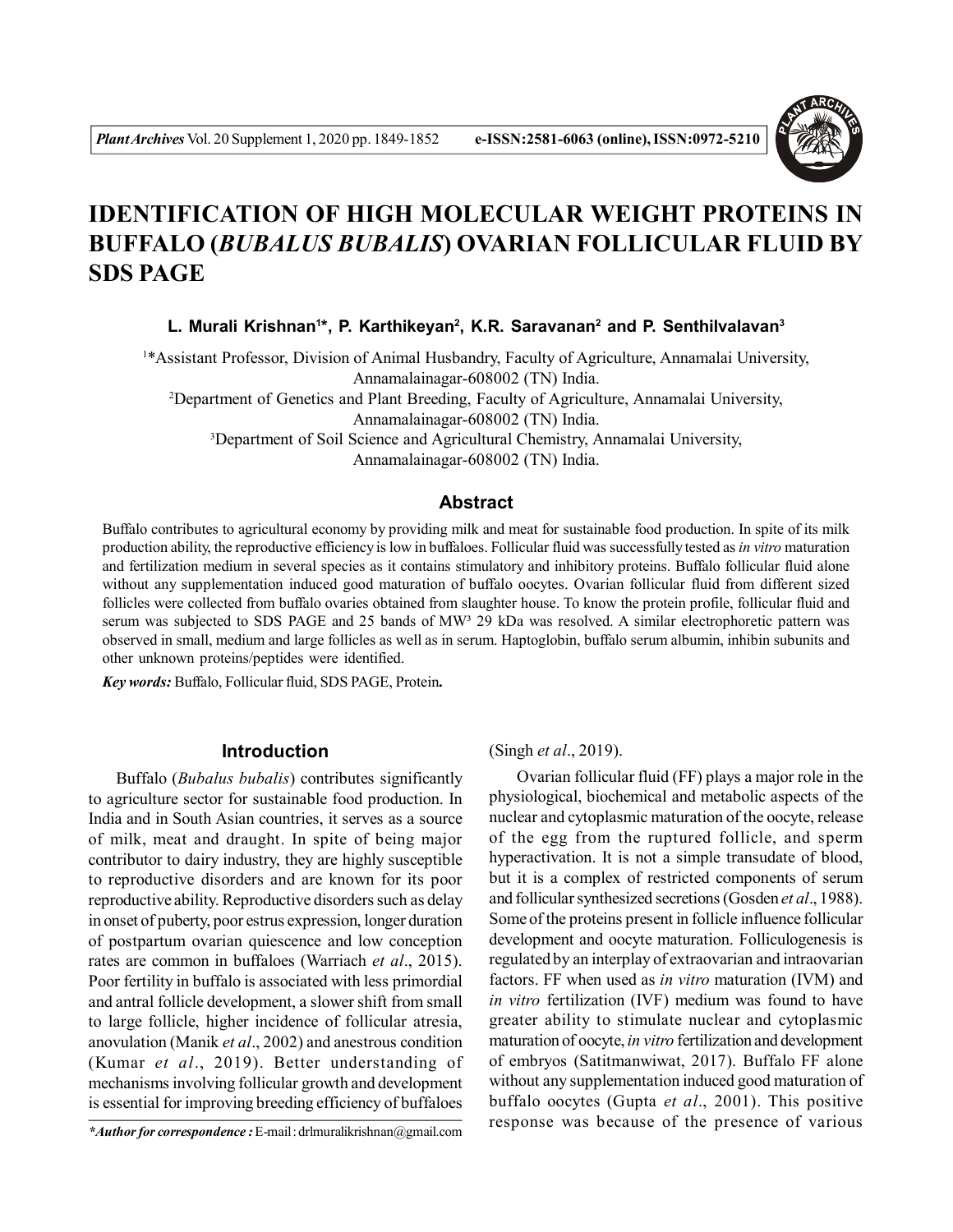stimulatory proteins/peptides present in FF.

The identification and role of buffalo FF peptides/ proteins have not been elucidated completely. Hence the present study is an attempt to identify various high molecular weight proteins in FF, among which some of them may play a role in follicular growth and regression.

# **Materials and methods**

Buffalo ovaries were collected from healthy animals of unknown reproductive status immediately after slaughter and evisceration from local civil slaughter house, Bangalore. In each collection 50 ovaries were collected and collection was done for 20 weeks. Smooth ovaries without any follicles were discarded and ovaries bearing good number follicles were selected for further processing. Following collection, ovaries were washed twice with sterile 0.9 percent NaCl (w/v) and placed in sterile plastic bag containing ice cold 0.9 percent NaCl and transported to the laboratory within one hour. On the basis of the surface diameter (Kulkarni, 1988), all the follicles on the ovary were grouped as  $SF \leq 6$  mm), MF (between 6 and 10 mm) and LF (between 11 and 16 mm). FF was collected from all the three different sized follicles separately by aspiration. The FF from three different sized follicles were centrifuged separately in a cooling centrifuge (Remi make: model C-23) at 6000 rpm at  $5^{\circ}$ C for 30 minutes to remove the blood cells, oocyte and granulosa cells. Phenyl methyl sulfonyl fluoride (PMSF) at the rate of 20 mg/ml was added to the cell free FF to prevent proteolysis during storage. The cell free FF samples were stored at -20<sup>0</sup>C until used for further analysis.

Blood samples were also collected aseptically into glass tubes at the time of slaughter from those buffaloes in which ovaries were obtained. Serum was separated and centrifuged at 3000 rpm for 15 minutes under refrigerated condition  $(5^{\circ}C)$ , to remove blood cells as soon as possible. PMSF at the rate of 20 mg/ml serum was added and stored at -20°C for further analysis.

# **SDS-PAGE fractionation of follicular fluid and serum peptides and/ or proteins**

The total protein concentration of FF and serum was estimated (Krishnan *et al*., 2005). SDS-PAGE was carried out under reducing condition as per the methods of Laemmli, (1970). Vertical slab gel measuring 160 mm  $\times$  140 mm was used with 4.5% stacking gel containing 0.5M Tris-Hcl at pH 6.8 and 7.5% resolving gel containing 1.5M Tris-Hcl at pH 8.8. The protein molecular weight marker containing myosin, rabbit muscle (205 kDa), Phosphorylase b (97.4 kDa), Bovine serum albumin (66 kDa), Ovalbumin (43 kDa) and Carbonic anhydrase (29 kDa) were used as standard.

FF samples of SF, MF and LF with a TP of 100µg and serum samples with 100µg of total protein were diluted in10  $\mu$ l of sample buffer (0.5 M Tris-Hcl, 10%) SDS,  $50\%$  glycerol,  $\beta$  mercaptoethanol, pH 6.8) and loaded along with 20µl of 1% bromophenol blue in separate lanes. Running buffer used has 250 Mm Tris, 1.92M glycerine, 1% SDS with pH 8.3. Electrophoresis was carried out with a constant voltage of 100 V at room temperature for 8 hrs until the tracking dye reaches 1cm before the bottom. Gels were washed and stained with 0.25 % Coomassie brilliant blue R-250 prepared with 40% methanol and 10% acetic acid for 10 hrs. Destaining was completed with solution containing 40% methanol and 10% acetic acid. SDS PAGE was repeated with twenty different samples of pooled FF from SF, MF, LF and sixteen samples of serum.

#### **Molecular weight (MW) of band**

In order to identify total number of bands present and to know its MW, electrophoretic gels (n=20) containing resolved bands were scanned and analyzed in Gel Documentation System using Quantity One 1-D analysis software (Bio-Rad, USA).

# **Results and Discussion**

The electrophoretic pattern of peptides (MW  $\geq$  29 kDa) in FF of SF, MF, LF and serum is shown in plate 1. The mean molecular weight for each band (MW  $\geq$  29 kDa) of the replicates irrespective of size of follicle is shown in table 1. Total number of bands observed in FF was 25. All the 25 bands were present in the FF of SF, MF, and LF indicating similar electrophoretic pattern among different sized follicles. The total number of bands and electrophoretic pattern was similar in serum and FF.

#### **Electrophoretic pattern in different sized follicles**

In the present study, 25 bands were identified in FF whose molecular weight (MW) was  $\geq$  29 kDa when 7.5 percent gel was used. Likewise, Kulkarni (1988) reported the presence of 2, 6 and 18 bands of MW <  $25$ ,  $>$  116 and 25-116 kDa, respectively using 10 percent gel by SDS-PAGE. Joy *et al.,* (2015) observed 34 bands in buffalo follicular fluid and serum. The difference in the number of bands observed in the earlier studies is due to difference in the percentage of resolving gel used.

Among the 25 bands of MW were  $\geq$  29 kDa, the 246 kDa protein may be haptoglobin (Bergamo *et al*., 1995). The 69.9 kDa peptide was suspected to be buffalo serum albumin whose MW was reported as 69 kDa (Tayyab and Qasim, 1990). Likewise, the 42.9 kDa peptide may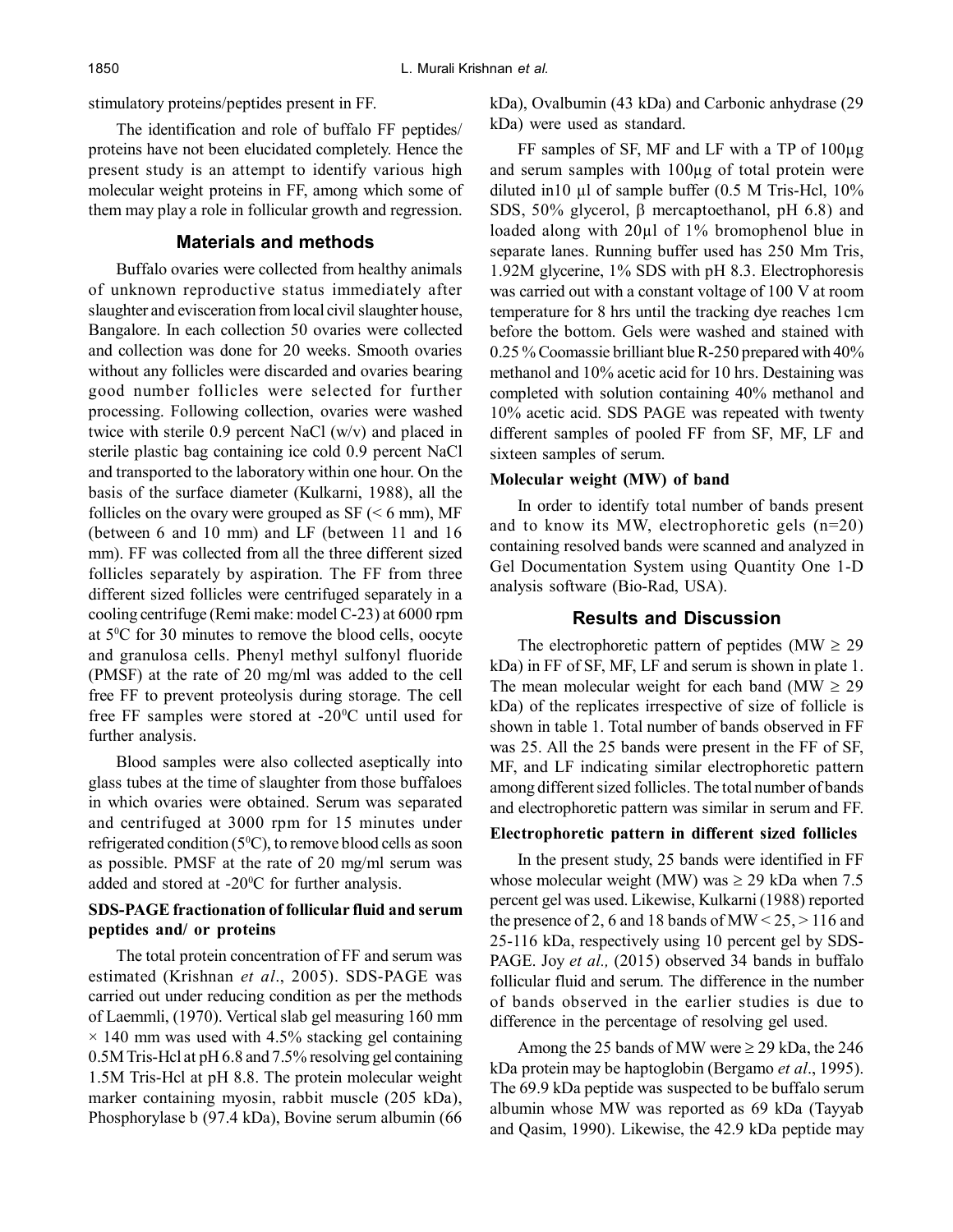be a form of inhibin subunit as identified in bovine FF (Findlay *et al*., 1994). The 33.4 kDa band corresponds to 34 kDa inhibin form (Draincourt *et al*., 2001). A 30 kDa unknown peptide isolated from buffalo follicular fluid delayed the onset of estrus in ewes and increases ovulation rate (Ghosh *et al*., 2005). Earlier study confirms that the 29 kDa peptide is an inhibin subunit (Ganguly *et al.*, 2010).

# **Electrophoretic pattern of peptides/proteins (MW 29 kDa) in follicular fluid and serum**

In the present study, the SDS-PAGE pattern was similar when compared between SF, MF, LF and serum. This observation is same as that of Kulkarni, (1988), who reported a similar SDS-PAGE pattern between different sized follicles and serum of buffalo. Similarly, studies using agar gel, polyacrylamide gel and immuno-electrophoresis showed that the electrophoretic pattern between FF and serum was identical in goat (Sidhu *et al*, 1985) and buffalo (Parmer and Metha, 1991). Likewise, Khan *et al*., (2013)

Molecular weight of p r o t e i n / p e p t i d e b a n d s (Mean  $\pm$ SEM).

| <b>Band</b>               | Molecular        |
|---------------------------|------------------|
|                           | weight (kDa)     |
| 1                         | $246.0 \pm 0.23$ |
| $\overline{2}$            | $226.7 \pm 1.59$ |
| $\overline{\overline{3}}$ | $208.4 \pm 0.21$ |
| $\overline{4}$            | $164.1 \pm 0.17$ |
| 5                         | $137.2 \pm 0.20$ |
| $\overline{6}$            | $129.5 \pm 0.42$ |
| $\overline{7}$            | $120.9 \pm 0.11$ |
| 8                         | $115.5 \pm 0.38$ |
| 9                         | $101.6 \pm 0.38$ |
| 10                        | $95.9 \pm 0.14$  |
| 11                        | $92.7 \pm 0.14$  |
| 12                        | $85.3 \pm 0.08$  |
| 13                        | $81.6 \pm 0.16$  |
| 14                        | $76.9 \pm 0.05$  |
| 15                        | $73.6 \pm 0.09$  |
| 16                        | $69.9 \pm 0.23$  |
| 17                        | $56.1 \pm 0.05$  |
| 18                        | $49.1 \pm 0.18$  |
| 19                        | $42.9 \pm 0.06$  |
| 20                        | $38.8 \pm 0.07$  |
| 21                        | $37.1 \pm 0.08$  |
| 22                        | $33.4 \pm 0.03$  |
| 23                        | $31.1 \pm 0.08$  |
| 24                        | $30.0 \pm 0.02$  |

reported that there was no apparent difference in SDS PAGE pattern between follicular fluid from small, medium and large follicles of cyclic and acyclic buffaloes.

Parmer and metha (1992) observed a strong antigenic cross reactions between FF and plasma proteins indicating most of the FF and plasma proteins to be structurally and functionally similar. This could be the reason for similar electrophoretic pattern in SF, MF, LF and serum observed in the present study.

Further, it was found that the proteins present in the FF especially, albumin, globulin, and steroid binding proteins were mainly derived from the plasma and were not locally synthesized in the follicle (Andersen *et al*., 1976). Whereas, some proteins and /or peptides may be synthesized predominantly in the follicle such as inhibin and eventually enters into the circulation for their endocrine action (Findlay, 1993). On the other hand, growth factors such as IGFs, EGF, and FGF are synthesized locally in follicle as well as elsewhere in the body (Kumar *et al*., 2014). The similarity in the electrophoretic pattern between the FF and serum observed in the present study could be because these high molecular proteins are not restricted to the place were they are synthesized and are freely permeable between follicle and blood.

# **Conclusion**

The bands identified in this study may be an indvidual protein or a subunit of a protein. Future research on isolation and testing the biological activity of individual protein is essential to confirm its identity. Individual proteins thus isolated may be tested by supplementation in IVM and IVF medium. Better understanding of the role of various stimulatory and inhibitory proteins in folliculogenesis and regression is essential to augment the reproductive efficiency of buffaloes.

SDS-PAGE Profile of buffalo ovarian follicular fluid and serum proteins/peptides of  $MW \geq 29$  kDa



**Note:**  $S = Small$  follicle,  $M = Middle$  sized follicle,  $L = Large$ follicle Mr = Molecular weight marker, Se1 and Se2 are serum samples.